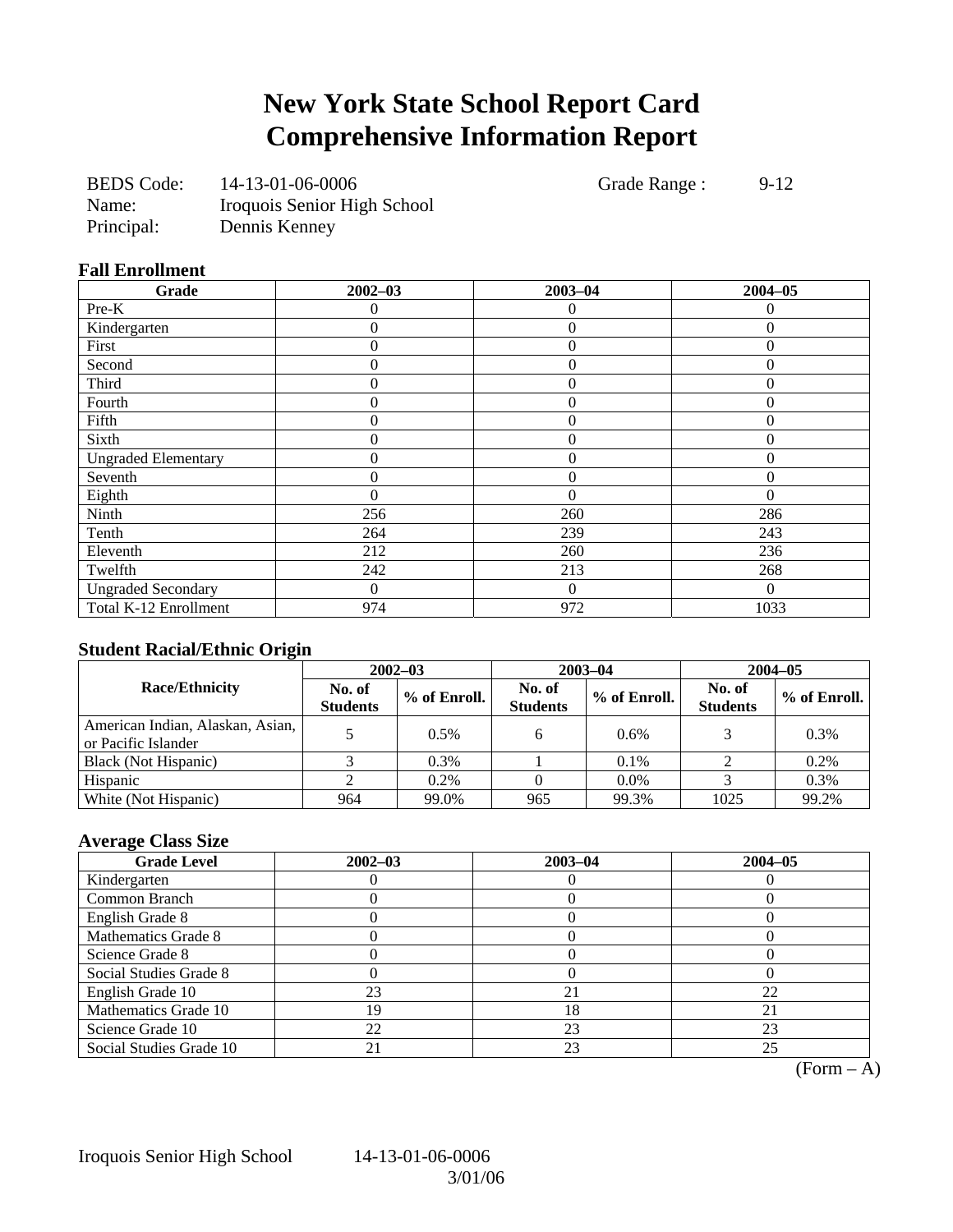### **District Need to Resource Capacity Category**

| <b>N/RC Category</b> | <b>Description</b>                                                                                 |
|----------------------|----------------------------------------------------------------------------------------------------|
|                      | This is a school district with average student needs in relation to<br>district resource capacity. |

### **Similar School Group and Description**

| <b>Similar School Group</b> | <b>Description</b>                                                                                                                                                                                                                                                         |
|-----------------------------|----------------------------------------------------------------------------------------------------------------------------------------------------------------------------------------------------------------------------------------------------------------------------|
| 49                          | All schools in this group are secondary level schools in school<br>districts with average student needs in relation to district resource<br>capacity. The schools in this group are in the lower range of<br>student needs for secondary level schools in these districts. |

All schools within the same N/RC category are divided into three similar school groups defined by the percentage of students in the school who are eligible for the free-lunch program and/or who are limited English proficient (also known as English language learners).

### **Student Demographics Used To Determine Similar Schools Group**

| ີ                                 | $2002 - 03$ |         | $2003 - 04$ |         | $2004 - 05$ |         |
|-----------------------------------|-------------|---------|-------------|---------|-------------|---------|
|                                   | Count       | Percent | Count       | Percent | Count       | Percent |
| <b>Limited English Proficient</b> | ↩           | 0.2%    |             | 0.1%    |             | 0.1%    |
| <b>Eligible for Free Lunch</b>    | 23<br>2.4%  |         |             | 3.2%    | 32          | 3.1%    |

#### **Attendance and Suspension**

|                               | $2001 - 02$               |                   |                           | $2002 - 03$       | $2003 - 04$               |                   |
|-------------------------------|---------------------------|-------------------|---------------------------|-------------------|---------------------------|-------------------|
|                               | No. of<br><b>Students</b> | $%$ of<br>Enroll. | No. of<br><b>Students</b> | $%$ of<br>Enroll. | No. of<br><b>Students</b> | $%$ of<br>Enroll. |
| <b>Annual Attendance Rate</b> |                           | 95.5%             |                           | 95.8%             |                           | 96.2%             |
| <b>Student Suspensions</b>    |                           | 0.5%              |                           | 0.2%              |                           | 0.2%              |

### **Student Socioeconomic and Stability Indicators**

### **(Percent of Enrollment)**

|                          | $2002 - 03$ | $2003 - 04$ | $2004 - 05$ |
|--------------------------|-------------|-------------|-------------|
| <b>Reduced Lunch</b>     | 2.7%        | 3.5%        | 3.1%        |
| <b>Public Assistance</b> | $1 - 10\%$  | 1-10%       | $1 - 10\%$  |
| <b>Student Stability</b> | $100\%$     | 99%         | 99%         |

### **Staff Counts**

| Staff                                 | $2004 - 05$ |
|---------------------------------------|-------------|
| <b>Total Teachers</b>                 |             |
| <b>Total Other Professional Staff</b> |             |
| <b>Total Paraprofessionals</b>        | NΑ          |
| Teaching Out of Certification*        |             |

\*Teaching out of certification more than on an incidental basis.

 $(Form - B)$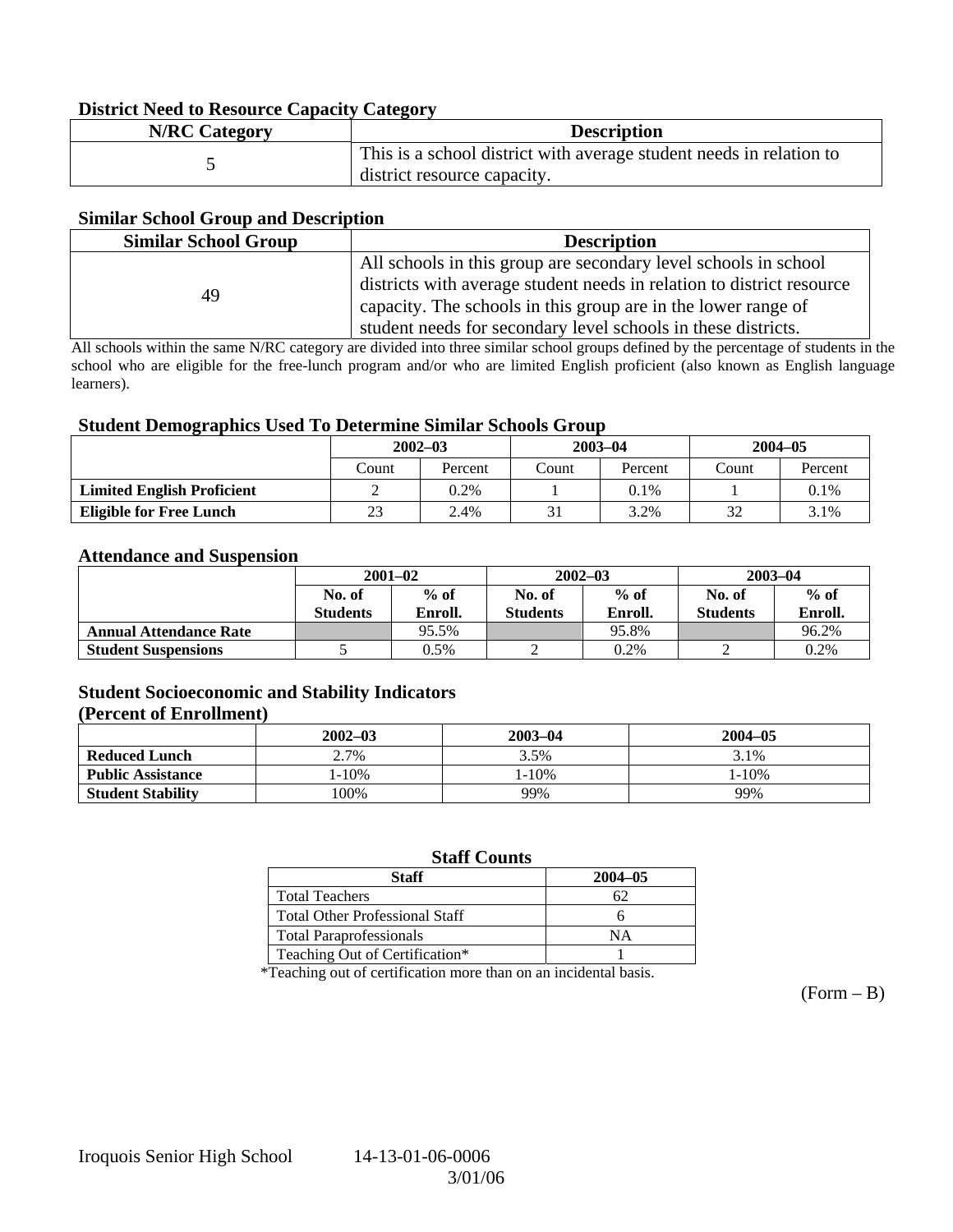## **High School Graduates and Noncompleters**

|                              | <b>High School Graduates and Completers</b>  | $2002 - 03$    | $2003 - 04$    | $2004 - 05$ |
|------------------------------|----------------------------------------------|----------------|----------------|-------------|
|                              | Total Graduates*                             | 231            | 190            | 227         |
|                              | <b>Regents Diplomas</b>                      | 183            | 164            | 218         |
| General-<br><b>Education</b> | % Regents Diplomas                           | 79%            | 86%            | 96%         |
| <b>Students</b>              | Regents Diplomas with Advanced Designation** |                |                | 112         |
|                              | % Regents Diplomas with Advanced Designation |                |                | 49%         |
|                              | IEP Diplomas or Local Certificates           |                |                |             |
|                              | Total Graduates*                             | 14             | 14             | 25          |
|                              | <b>Regents Diplomas</b>                      | 3              | 4              | 13          |
| <b>Students</b><br>with      | % Regents Diplomas                           | 21%            | 29%            | 52%         |
| <b>Disabilities</b>          | Regents Diplomas with Advanced Designation** |                |                | 3           |
|                              | % Regents Diplomas with Advanced Designation |                |                | 12%         |
|                              | IEP Diplomas or Local Certificates           | $\Omega$       | $\Omega$       | 6           |
|                              | Total Graduates*                             | 245            | 204            | 252         |
|                              | <b>Regents Diplomas</b>                      | 186            | 168            | 231         |
| <b>All Students</b>          | % Regents Diplomas                           | 76%            | 82%            | 92%         |
|                              | Regents Diplomas with Advanced Designation** |                |                | 115         |
|                              | % Regents Diplomas with Advanced Designation |                |                | 46%         |
|                              | <b>IEP Diplomas or Local Certificates</b>    | $\overline{0}$ | $\overline{0}$ | 6           |

\* Only students awarded local diplomas or Regents endorsed diplomas are included in the count of high school graduates in this table. Data include graduates in August, January and June of the school year being reported.

\*\*Beginning with students who first entered grade 9 in 2001–02, students may earn a Regents diploma by passing (scoring 65–100) Regents exams in five areas and meeting course requirements. To earn a Regents diploma with advanced designation, the student must pass eight Regents exams. For more information, see http://www.emsc.nysed.gov/parents/gradreqtsfs.shtml.

### **Post-Secondary Plans of 2004–05 Graduates**

|                                     |                | 4-year<br>College | 2-year<br>College | <b>Other Post-</b><br><b>Secondary</b> | <b>Military</b> | <b>Employment</b> | <b>Adult</b><br><b>Services</b> | Plan<br><b>Unknown</b> | <b>Other</b><br><b>Known Plan</b> |
|-------------------------------------|----------------|-------------------|-------------------|----------------------------------------|-----------------|-------------------|---------------------------------|------------------------|-----------------------------------|
| <b>General-</b>                     | <b>Number</b>  | 129               | 65                |                                        | ↑               | 24                | $\Omega$                        | 4                      | $\overline{2}$                    |
| <b>Education</b><br><b>Students</b> | Percent        | 57%               | 29%               | 0%                                     | 1%              | 11%               | 0%                              | 2%                     | 1%                                |
| <b>Students</b><br>with             | <b>Number</b>  | 3                 | $\mathbf Q$       |                                        | $\overline{0}$  | 9                 | $\Omega$                        | $\Omega$               | 3                                 |
| <b>Disabilities</b>                 | Percent        | 12%               | 36%               | 4%                                     | 0%              | 36%               | 0%                              | 0%                     | 12%                               |
| All                                 | <b>Number</b>  | 132               | 74                | 2                                      | 2               | 33                | $\Omega$                        | $\overline{4}$         | 5                                 |
| <b>Students</b>                     | <b>Percent</b> | 52%               | 29%               | 1%                                     | 1%              | 13%               | 0%                              | 2%                     | 2%                                |

#### **High School Noncompletion Rates**

|                        |                            | $2002 - 03$     |         | $2003 - 04$     |         | $2004 - 05$     |         |
|------------------------|----------------------------|-----------------|---------|-----------------|---------|-----------------|---------|
|                        |                            | No. of          | $%$ of  | No. of          | $%$ of  | No. of          | $%$ of  |
|                        |                            | <b>Students</b> | Enroll. | <b>Students</b> | Enroll. | <b>Students</b> | Enroll. |
| General-               | Dropped Out                | 15              |         | h               | 0.7%    |                 | 0.9%    |
| <b>Education</b>       | Entered GED Program*       |                 |         |                 | 0.1%    |                 | $0.0\%$ |
| <b>Students</b>        | <b>Total Noncompleters</b> | 15              |         |                 | 0.8%    |                 | 0.9%    |
| <b>Students with</b>   | Dropped Out                |                 |         |                 | 3.4%    |                 | 1.1%    |
| <b>Disabilities</b>    | Entered GED Program*       |                 |         |                 | $0.0\%$ |                 | $0.0\%$ |
|                        | <b>Total Noncompleters</b> |                 |         |                 | 3.4%    |                 | 1.1%    |
|                        | Dropped Out                | 18              | 1.8%    |                 | $0.9\%$ |                 | $0.9\%$ |
| All<br><b>Students</b> | Entered GED Program*       | 0               | $0.0\%$ |                 | 0.1%    |                 | $0.0\%$ |
|                        | <b>Total Noncompleters</b> | 18              | 1.8%    | 10              | 1.0%    |                 | 0.9%    |

\*The number and percentage of students who left a program leading to a high school diploma and entered a program leading to a high school equivalency diploma.

 $(Form - C)$ 

Iroquois Senior High School 14-13-01-06-0006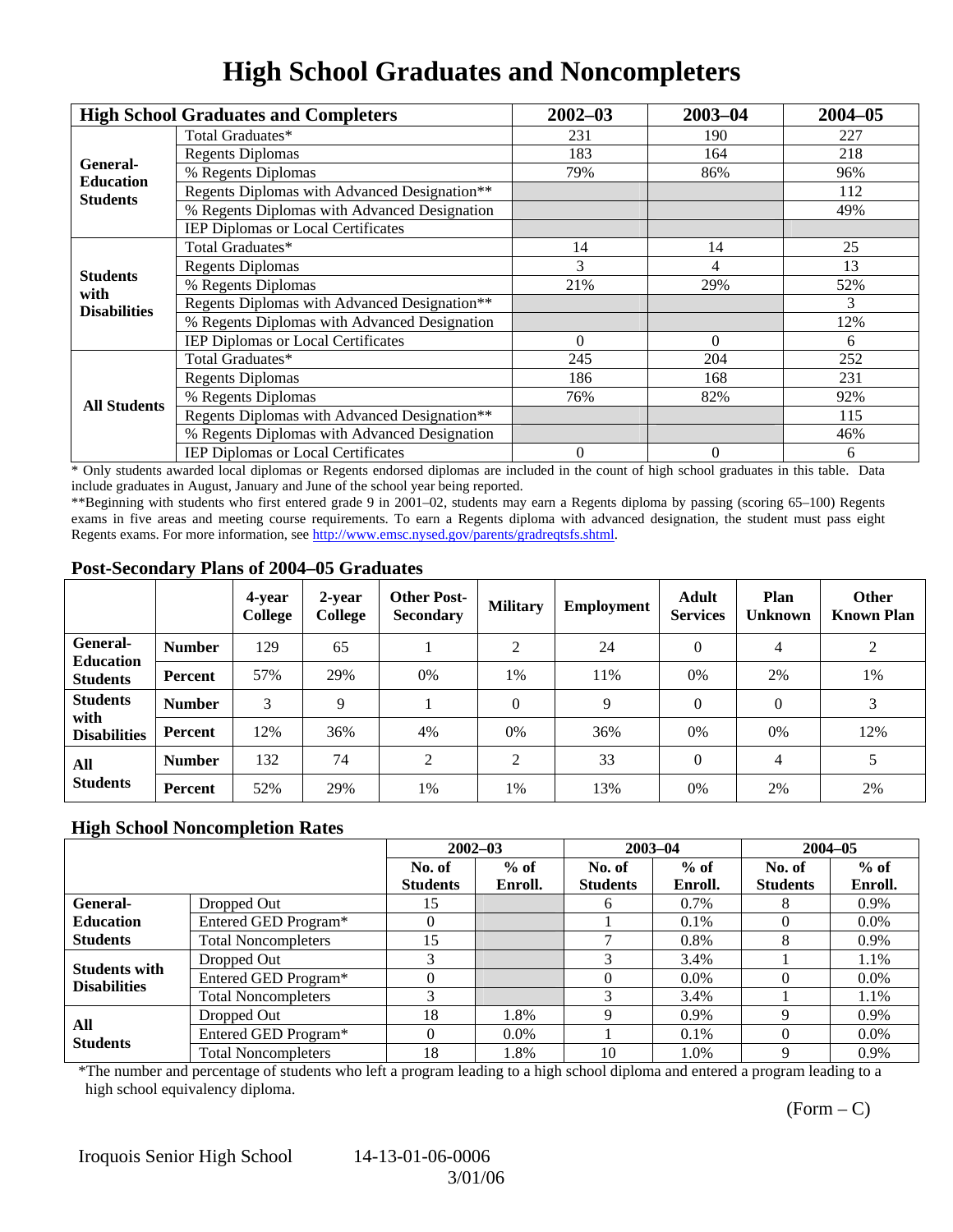# **Career Development and Occupational Studies (CDOS)**

### **Percentage of Students Documenting Self- and Career-Awareness Information and Career Exploration Activities, K–3**

| <b>Grades</b> | $2002 - 03$ | $2003 - 04$ | $2004 - 05$ |
|---------------|-------------|-------------|-------------|
| K–1           | 9%          | $0\%$       | 0%          |
| $2 - 3$       | 9%          | 0%          | 0%          |

### **Students Developing a Career Plan, 4–12**

| <b>Grades</b> |                                      | $2002 - 03$ | $2003 - 04$ | $2004 - 05$ |
|---------------|--------------------------------------|-------------|-------------|-------------|
|               | Number of General-Education Students | $\Omega$    | $\Omega$    | $\Omega$    |
| $4 - 5$       | Number of Students with Disabilities | $\Omega$    | $\Omega$    | $\Omega$    |
|               | Number of All Students               | $\Omega$    | $\Omega$    | $\Omega$    |
|               | Percent of Enrollment                | $0\%$       | $0\%$       | $0\%$       |
|               | Number of General-Education Students | $\Omega$    | $\theta$    | $\theta$    |
| $6 - 8$       | Number of Students with Disabilities | $\Omega$    | $\Omega$    | $\Omega$    |
|               | Number of All Students               | $\Omega$    | $\Omega$    | $\Omega$    |
|               | Percent of Enrollment                | $0\%$       | $0\%$       | $0\%$       |
|               | Number of General-Education Students | 265         | 244         | 225         |
| $9 - 12$      | Number of Students with Disabilities | 29          | 18          | 22          |
|               | Number of All Students               | 294         | 262         | 247         |
|               | Percent of Enrollment                | 30%         | 27%         | 24%         |

(Form – D)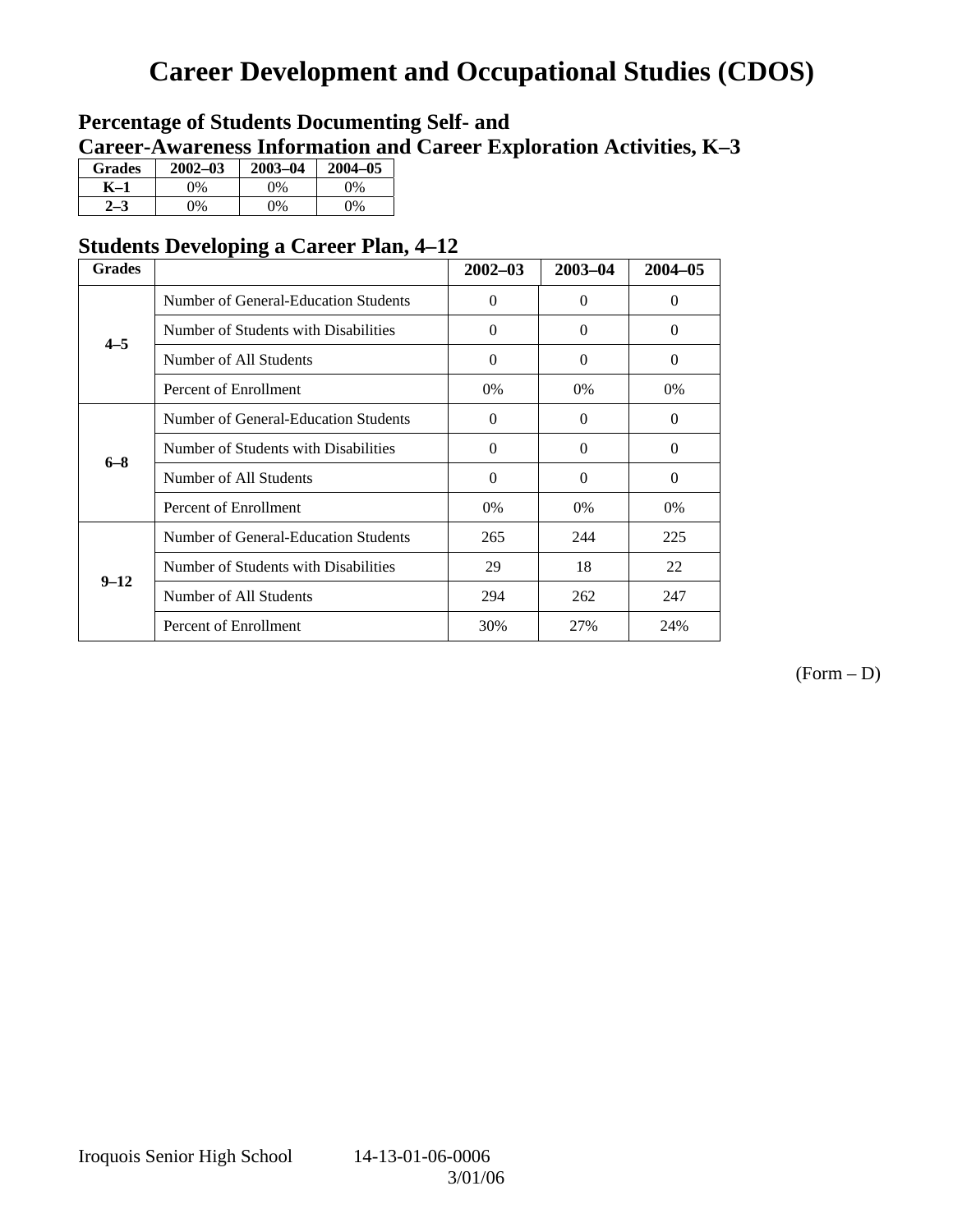# **Second Language Proficiency Examinations**

| <b>General-Education Students</b> |                   |             |                   |           |                   |           |  |  |  |
|-----------------------------------|-------------------|-------------|-------------------|-----------|-------------------|-----------|--|--|--|
| <b>Test</b>                       |                   | $2002 - 03$ | 2003-04           |           | $2004 - 05$       |           |  |  |  |
|                                   | <b>No. Tested</b> | % Passing   | <b>No. Tested</b> | % Passing | <b>No. Tested</b> | % Passing |  |  |  |
| French                            |                   | 100%        |                   | 100%      |                   |           |  |  |  |
| German                            |                   | 0%          |                   | 0%        |                   | 0%        |  |  |  |

### **General-Education Students**

### **Students with Disabilities**

| <b>Test</b> |                   | $2002 - 03$ |            | $2003 - 04$ | $2004 - 05$       |           |  |  |  |
|-------------|-------------------|-------------|------------|-------------|-------------------|-----------|--|--|--|
|             | <b>No. Tested</b> | % Passing   | No. Tested | % Passing   | <b>No. Tested</b> | % Passing |  |  |  |
| French      |                   | 0%          |            |             |                   |           |  |  |  |
| German      |                   | 0%          |            | $0\%$       |                   | 0%        |  |  |  |
| Italian     |                   | 0%          |            | $0\%$       |                   | 0%        |  |  |  |
| Latin       |                   | 0%          |            | $0\%$       |                   | 0%        |  |  |  |
| Spanish     |                   |             |            |             |                   |           |  |  |  |

Italian ( 0 0% 0 0% 0 0% 0 0% 0 0% Latin 0 0% 0 0% 0 0% Spanish 16 94% 11 82% 10 90%

## **Regents Competency Tests**

### **General-Education Students**

| <b>Test</b>           | $2002 - 03$ |           |            | $2003 - 04$ | $2004 - 05$ |           |  |
|-----------------------|-------------|-----------|------------|-------------|-------------|-----------|--|
|                       | No. Tested  | % Passing | No. Tested | % Passing   | No. Tested  | % Passing |  |
| <b>Mathematics</b>    |             | 80%       |            | $0\%$       |             |           |  |
| Science               |             |           |            |             |             |           |  |
| Reading               |             |           |            | 0%          |             |           |  |
| Writing               |             |           |            | 0%          |             |           |  |
| <b>Global Studies</b> |             |           |            | 0%          |             |           |  |
| U.S. Hist & Gov't     |             | 0%        |            | 0%          |             |           |  |

### **Students with Disabilities**

| <b>Test</b>           | $2002 - 03$ |           | $2003 - 04$ |           | $2004 - 05$ |           |  |
|-----------------------|-------------|-----------|-------------|-----------|-------------|-----------|--|
|                       | No. Tested  | % Passing | No. Tested  | % Passing | No. Tested  | % Passing |  |
| <b>Mathematics</b>    |             | 93%       | 16          | 88%       | 20          | 85%       |  |
| Science               |             | 74%       |             | 88%       |             | 83%       |  |
| Reading               |             | 100%      |             |           |             |           |  |
| Writing               |             | 100%      |             |           |             |           |  |
| <b>Global Studies</b> |             | 73%       |             |           |             | 13%       |  |
| U.S. Hist & Gov't     |             | 29%       |             | 33%       |             | 89%       |  |

 $(Form - E)$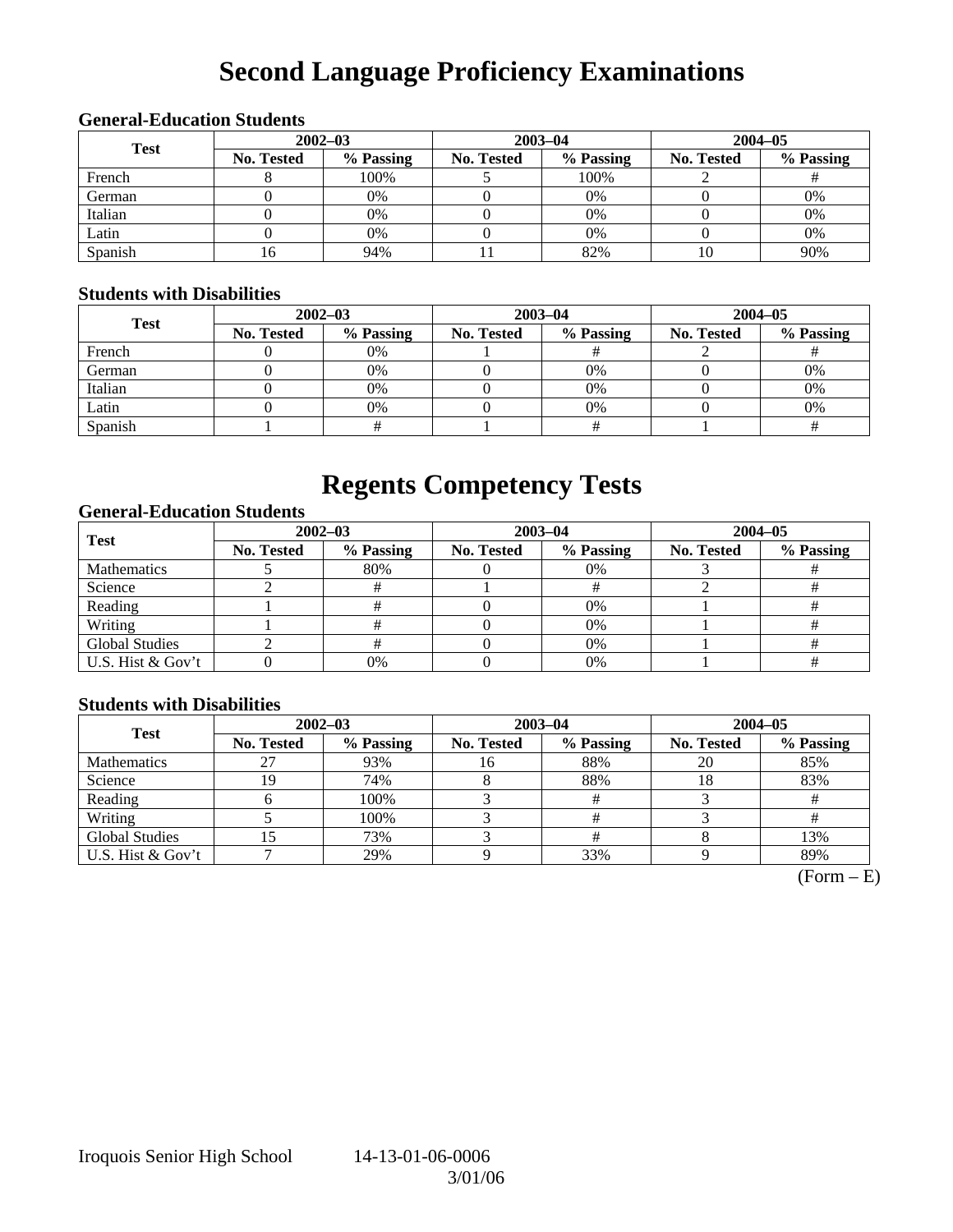# **Regents Examinations**

|                                     |                  | <b>All Students</b>                 |                  | <b>Students with Disabilities</b> |                 |                 |  |
|-------------------------------------|------------------|-------------------------------------|------------------|-----------------------------------|-----------------|-----------------|--|
|                                     | $2002 - 03$      | $2003 - 04$                         | $2004 - 05$      | $2002 - 03$                       | $2003 - 04$     | $2004 - 05$     |  |
|                                     |                  | <b>Comprehensive English</b>        |                  |                                   |                 |                 |  |
| Number Tested                       | 210              | 258                                 | 238              | 18                                | 27              | 20              |  |
| Number Scoring 55-100               | 207              | $\overline{255}$                    | 231              | 17                                | 24              | 15              |  |
| Number Scoring 65-100               | 199              | 246                                 | 223              | $\overline{12}$                   | 17              | $\overline{9}$  |  |
| Number Scoring 85-100               | 150              | 186                                 | 161              | 3                                 | 3               | $\overline{2}$  |  |
| Percentage of Tested Scoring 55-100 | 99%              | 99%                                 | 97%              | 94%                               | 89%             | 75%             |  |
| Percentage of Tested Scoring 65-100 | 95%              | 95%                                 | 94%              | 67%                               | 63%             | 45%             |  |
| Percentage of Tested Scoring 85-100 | 71%              | 72%                                 | 68%              | 17%                               | 11%             | 10%             |  |
|                                     |                  | <b>Mathematics A</b>                |                  |                                   |                 |                 |  |
| Number Tested                       | 283              | 237                                 | 257              | 21                                | 23              | 20              |  |
| Number Scoring 55-100               | 261              | 235                                 | 256              | 11                                | 21              | 19              |  |
| Number Scoring 65-100               | 233              | 226                                 | 249              | 5                                 | 16              | 16              |  |
| Number Scoring 85-100               | 59               | 94                                  | 108              | $\overline{2}$                    | $\overline{0}$  | $\overline{2}$  |  |
| Percentage of Tested Scoring 55-100 | 92%              | 99%                                 | 100%             | 52%                               | 91%             | 95%             |  |
| Percentage of Tested Scoring 65-100 | 82%              | 95%                                 | 97%              | 24%                               | 70%             | 80%             |  |
| Percentage of Tested Scoring 85-100 | 21%              | 40%                                 | 42%              | 10%                               | 0%              | 10%             |  |
|                                     |                  | <b>Mathematics B</b>                |                  |                                   |                 |                 |  |
| Number Tested                       | 127              | 144                                 | 176              | $\mathbf{1}$                      | $\mathfrak{Z}$  | $\overline{2}$  |  |
| Number Scoring 55-100               | 107              | $\overline{123}$                    | $\overline{122}$ | #                                 | #               | $\overline{\#}$ |  |
| Number Scoring 65-100               | 93               | 107                                 | 104              | $\overline{\#}$                   | $\overline{\#}$ | $\overline{\#}$ |  |
| Number Scoring 85-100               | $\overline{22}$  | $\overline{31}$                     | $\overline{31}$  | $\overline{\#}$                   | $\frac{1}{2}$   | $\overline{\#}$ |  |
| Percentage of Tested Scoring 55-100 | 84%              | 85%                                 | 69%              | $\overline{\#}$                   | $\#$            | $\#$            |  |
| Percentage of Tested Scoring 65-100 | 73%              | 74%                                 | 59%              | $\#$                              | $\#$            | $\#$            |  |
| Percentage of Tested Scoring 85-100 | 17%              | 22%                                 | 18%              | $\#$                              | $\#$            | $\#$            |  |
|                                     |                  | <b>Global History and Geography</b> |                  |                                   |                 |                 |  |
| Number Tested                       | 271              | 251                                 | 252              | 31                                | 21              | 17              |  |
| Number Scoring 55-100               | $\overline{250}$ | 238                                 | 245              | 19                                | 17              | 13              |  |
| Number Scoring 65-100               | 231              | 225                                 | 234              | 15                                | 13              | 11              |  |
| Number Scoring 85-100               | 90               | 127                                 | 131              | $\mathbf{1}$                      | $\overline{4}$  | $\mathbf{1}$    |  |
| Percentage of Tested Scoring 55-100 | 92%              | 95%                                 | 97%              | 61%                               | 81%             | 76%             |  |
| Percentage of Tested Scoring 65-100 | 85%              | 90%                                 | 93%              | 48%                               | 62%             | 65%             |  |
| Percentage of Tested Scoring 85-100 | 33%              | 51%                                 | 52%              | 3%                                | 19%             | 6%              |  |
|                                     |                  | <b>U.S. History and Government</b>  |                  |                                   |                 |                 |  |
| Number Tested                       | 241              | 265                                 | 262              | 20                                | 28              | 22              |  |
| Number Scoring 55-100               | 226              | 245                                 | 241              | 16                                | 20              | 14              |  |
| Number Scoring 65-100               | 205              | 232                                 | 218              | 12                                | 15              | 11              |  |
| Number Scoring 85-100               | $\overline{102}$ | 110                                 | 128              | 5                                 | $\overline{4}$  | $\overline{4}$  |  |
| Percentage of Tested Scoring 55-100 | 94%              | 92%                                 | 92%              | 80%                               | 71%             | 64%             |  |
| Percentage of Tested Scoring 65-100 | 85%              | 88%                                 | 83%              | 60%                               | 54%             | 50%             |  |
| Percentage of Tested Scoring 85-100 | 42%              | 42%                                 | 49%              | 25%                               | 14%             | 18%             |  |

 $\overline{(Form - F)}$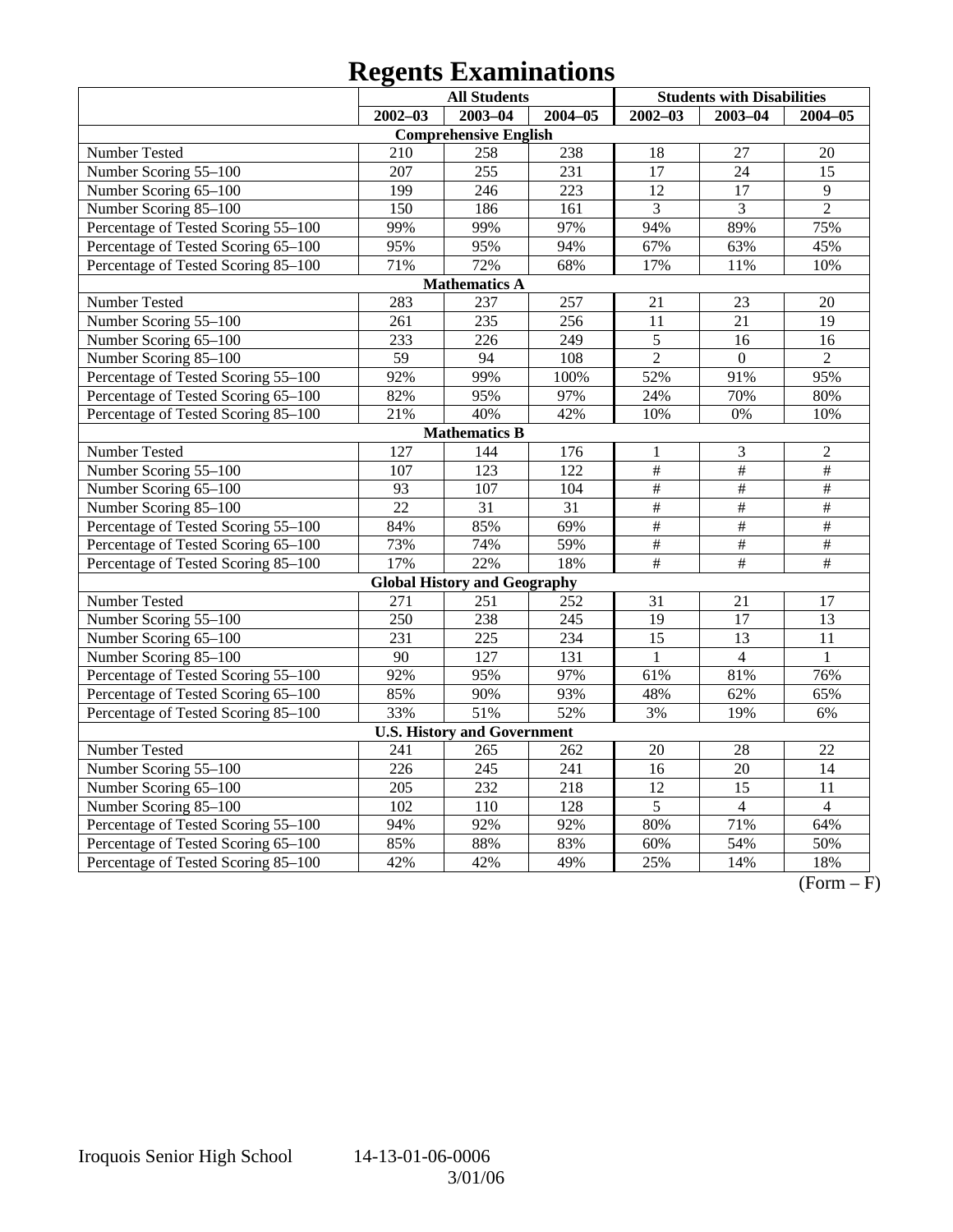## **Regents Examinations**

|                                     | o<br><b>All Students</b> |                                       |             | <b>Students with Disabilities</b> |                           |                         |  |  |
|-------------------------------------|--------------------------|---------------------------------------|-------------|-----------------------------------|---------------------------|-------------------------|--|--|
|                                     | $2002 - 03$              | 2003-04                               | $2004 - 05$ | $2002 - 03$                       | $2003 - 04$               | $2004 - 05$             |  |  |
|                                     |                          | <b>Living Environment</b>             |             |                                   |                           |                         |  |  |
| Number Tested                       | 253                      | 263                                   | 250         | 28                                | 23                        | 19                      |  |  |
| Number Scoring 55-100               | 239                      | 257                                   | 242         | 21                                | 21                        | 18                      |  |  |
| Number Scoring 65-100               | 229                      | 250                                   | 230         | 17                                | 17                        | 14                      |  |  |
| Number Scoring 85-100               | 82                       | 112                                   | 108         | $\mathbf{1}$                      | $\overline{4}$            | $\mathbf{1}$            |  |  |
| Percentage of Tested Scoring 55-100 | 94%                      | 98%                                   | 97%         | 75%                               | 91%                       | 95%                     |  |  |
| Percentage of Tested Scoring 65-100 | 91%                      | 95%                                   | 92%         | 61%                               | 74%                       | 74%                     |  |  |
| Percentage of Tested Scoring 85-100 | 32%                      | 43%                                   | 43%         | 4%                                | 17%                       | 5%                      |  |  |
|                                     |                          | <b>Physical Setting/Earth Science</b> |             |                                   |                           |                         |  |  |
| Number Tested                       | 240                      | 213                                   | 246         | 20                                | 19                        | 19                      |  |  |
| Number Scoring 55-100               | 221                      | 196                                   | 239         | 13                                | 12                        | 13                      |  |  |
| Number Scoring 65-100               | 204                      | 183                                   | 229         | 11                                | 10                        | 11                      |  |  |
| Number Scoring 85-100               | 89                       | 80                                    | 100         | $\overline{2}$                    | $\mathbf{1}$              | $\overline{2}$          |  |  |
| Percentage of Tested Scoring 55-100 | 92%                      | 92%                                   | 97%         | 65%                               | 63%                       | 68%                     |  |  |
| Percentage of Tested Scoring 65-100 | 85%                      | 86%                                   | 93%         | 55%                               | 53%                       | 58%                     |  |  |
| Percentage of Tested Scoring 85-100 | 37%                      | 38%                                   | 41%         | 10%                               | 5%                        | 11%                     |  |  |
|                                     |                          | <b>Physical Setting/Chemistry</b>     |             |                                   |                           |                         |  |  |
| Number Tested                       | 183                      | 164                                   | 164         | $\mathbf{1}$                      | 3                         | $\overline{2}$          |  |  |
| Number Scoring 55-100               | $\overline{177}$         | 151                                   | 161         | $\overline{\#}$                   | $\#$                      | $\overline{\#}$         |  |  |
| Number Scoring 65-100               | 149                      | 126                                   | 145         | $\overline{\#}$                   | #                         | $\#$                    |  |  |
| Number Scoring 85-100               | 50                       | 44                                    | 45          | $\overline{\#}$                   | $\overline{\#}$           | $\overline{\#}$         |  |  |
| Percentage of Tested Scoring 55-100 | 97%                      | 92%                                   | 98%         | #                                 | $\#$                      | #                       |  |  |
| Percentage of Tested Scoring 65-100 | 81%                      | 77%                                   | 88%         | $\#$                              | $\#$                      | $\#$                    |  |  |
| Percentage of Tested Scoring 85-100 | 27%                      | 27%                                   | 27%         | $\overline{t}$                    | $\overline{\overline{t}}$ | $\overline{\#}$         |  |  |
| <b>Physical Setting/Physics</b>     |                          |                                       |             |                                   |                           |                         |  |  |
| Number Tested                       |                          | 55                                    | 62          |                                   | $\boldsymbol{0}$          | $\mathbf{1}$            |  |  |
| Number Scoring 55-100               |                          | 54                                    | 58          |                                   | $\mathbf{0}$              | $\overline{\#}$         |  |  |
| Number Scoring 65-100               |                          | 53                                    | 56          |                                   | $\overline{0}$            | $\overline{\ddot{\pi}}$ |  |  |
| Number Scoring 85-100               |                          | 21                                    | 28          |                                   | $\mathbf{0}$              | $\#$                    |  |  |
| Percentage of Tested Scoring 55-100 |                          | 98%                                   | 94%         |                                   | 0%                        | $\overline{\#}$         |  |  |
| Percentage of Tested Scoring 65-100 |                          | 96%                                   | 90%         |                                   | 0%                        | #                       |  |  |
| Percentage of Tested Scoring 85-100 |                          | 38%                                   | 45%         |                                   | 0%                        | $\frac{1}{2}$           |  |  |

\* Physical Setting/Physics results for 2002–03 are not included in the report card because the Department issued new conversion charts for assessments administered in that year.

### $(Form - G)$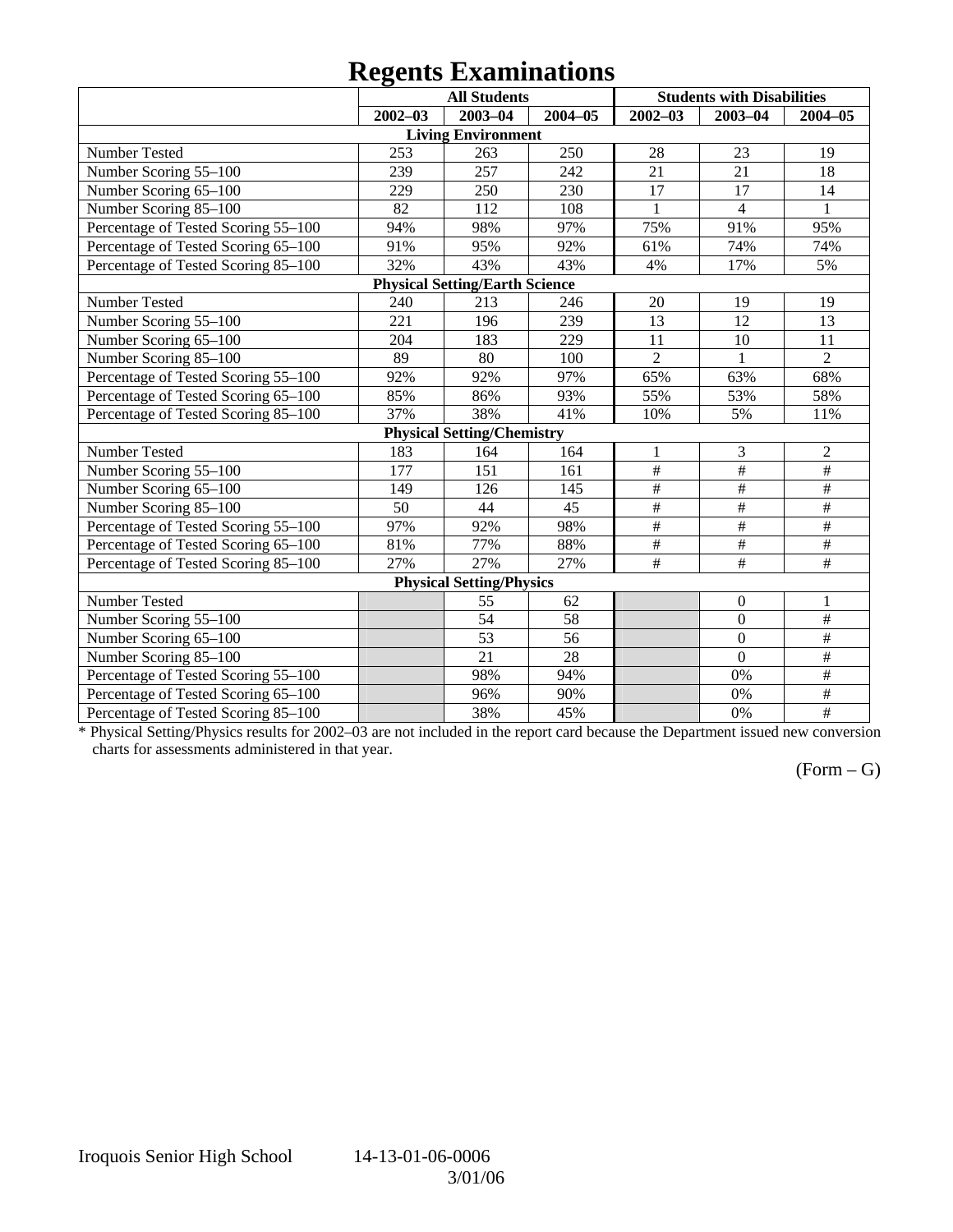# **Regents Examinations**

|                                     | <b>All Students</b> |                              |                  | <b>Students with Disabilities</b> |                  |                  |  |
|-------------------------------------|---------------------|------------------------------|------------------|-----------------------------------|------------------|------------------|--|
|                                     | $2002 - 03$         | $2003 - 04$                  | $2004 - 05$      | $2002 - 03$                       | $2003 - 04$      | $2004 - 05$      |  |
|                                     |                     | <b>Comprehensive French</b>  |                  |                                   |                  |                  |  |
| Number Tested                       | 62                  | 79                           | 57               | $\boldsymbol{0}$                  | $\boldsymbol{0}$ | $\mathbf{0}$     |  |
| Number Scoring 55-100               | 62                  | 77                           | 56               | $\boldsymbol{0}$                  | $\mathbf{0}$     | $\boldsymbol{0}$ |  |
| Number Scoring 65-100               | 60                  | 74                           | 55               | $\boldsymbol{0}$                  | $\mathbf{0}$     | $\boldsymbol{0}$ |  |
| Number Scoring 85-100               | 30                  | 27                           | 23               | $\boldsymbol{0}$                  | $\mathbf{0}$     | $\mathbf{0}$     |  |
| Percentage of Tested Scoring 55-100 | 100%                | 97%                          | 98%              | 0%                                | 0%               | 0%               |  |
| Percentage of Tested Scoring 65-100 | 97%                 | 94%                          | 96%              | 0%                                | 0%               | 0%               |  |
| Percentage of Tested Scoring 85-100 | 48%                 | 34%                          | 40%              | 0%                                | 0%               | 0%               |  |
|                                     |                     | <b>Comprehensive Italian</b> |                  |                                   |                  |                  |  |
| Number Tested                       | 0                   | $\boldsymbol{0}$             | $\boldsymbol{0}$ | $\boldsymbol{0}$                  | $\boldsymbol{0}$ | $\mathbf{0}$     |  |
| Number Scoring 55-100               | $\boldsymbol{0}$    | $\boldsymbol{0}$             | $\boldsymbol{0}$ | $\boldsymbol{0}$                  | $\boldsymbol{0}$ | $\boldsymbol{0}$ |  |
| Number Scoring 65-100               | $\boldsymbol{0}$    | $\boldsymbol{0}$             | $\boldsymbol{0}$ | $\boldsymbol{0}$                  | $\overline{0}$   | $\boldsymbol{0}$ |  |
| Number Scoring 85-100               | $\overline{0}$      | $\boldsymbol{0}$             | $\mathbf{0}$     | $\mathbf{0}$                      | $\mathbf{0}$     | $\boldsymbol{0}$ |  |
| Percentage of Tested Scoring 55-100 | 0%                  | 0%                           | 0%               | 0%                                | 0%               | 0%               |  |
| Percentage of Tested Scoring 65-100 | 0%                  | 0%                           | $0\%$            | 0%                                | 0%               | 0%               |  |
| Percentage of Tested Scoring 85-100 | 0%                  | 0%                           | 0%               | 0%                                | 0%               | 0%               |  |
|                                     |                     | <b>Comprehensive German</b>  |                  |                                   |                  |                  |  |
| Number Tested                       | $\mathbf{0}$        | $\boldsymbol{0}$             | $\boldsymbol{0}$ | $\boldsymbol{0}$                  | $\boldsymbol{0}$ | $\mathbf{0}$     |  |
| Number Scoring 55-100               | $\boldsymbol{0}$    | $\boldsymbol{0}$             | $\boldsymbol{0}$ | $\boldsymbol{0}$                  | $\boldsymbol{0}$ | $\boldsymbol{0}$ |  |
| Number Scoring 65-100               | $\boldsymbol{0}$    | $\boldsymbol{0}$             | $\boldsymbol{0}$ | $\boldsymbol{0}$                  | $\overline{0}$   | $\boldsymbol{0}$ |  |
| Number Scoring 85-100               | $\overline{0}$      | $\boldsymbol{0}$             | $\mathbf{0}$     | $\mathbf{0}$                      | $\overline{0}$   | $\overline{0}$   |  |
| Percentage of Tested Scoring 55-100 | 0%                  | 0%                           | 0%               | 0%                                | 0%               | 0%               |  |
| Percentage of Tested Scoring 65-100 | 0%                  | 0%                           | $0\%$            | 0%                                | 0%               | 0%               |  |
| Percentage of Tested Scoring 85-100 | 0%                  | 0%                           | 0%               | 0%                                | 0%               | 0%               |  |
|                                     |                     | <b>Comprehensive Hebrew</b>  |                  |                                   |                  |                  |  |
| Number Tested                       | $\boldsymbol{0}$    | $\boldsymbol{0}$             | $\boldsymbol{0}$ | $\boldsymbol{0}$                  | $\boldsymbol{0}$ | $\mathbf{0}$     |  |
| Number Scoring 55-100               | $\boldsymbol{0}$    | $\boldsymbol{0}$             | $\boldsymbol{0}$ | $\boldsymbol{0}$                  | $\boldsymbol{0}$ | $\boldsymbol{0}$ |  |
| Number Scoring 65-100               | $\boldsymbol{0}$    | $\boldsymbol{0}$             | $\boldsymbol{0}$ | $\boldsymbol{0}$                  | $\overline{0}$   | $\boldsymbol{0}$ |  |
| Number Scoring 85-100               | $\overline{0}$      | $\boldsymbol{0}$             | $\mathbf{0}$     | $\overline{0}$                    | $\overline{0}$   | $\overline{0}$   |  |
| Percentage of Tested Scoring 55-100 | 0%                  | 0%                           | 0%               | 0%                                | 0%               | 0%               |  |
| Percentage of Tested Scoring 65-100 | 0%                  | 0%                           | $0\%$            | 0%                                | 0%               | 0%               |  |
| Percentage of Tested Scoring 85-100 | 0%                  | 0%                           | $0\%$            | 0%                                | 0%               | 0%               |  |
|                                     |                     | <b>Comprehensive Spanish</b> |                  |                                   |                  |                  |  |
| Number Tested                       | 98                  | 110                          | 122              | 3                                 | $\boldsymbol{0}$ | 1                |  |
| Number Scoring 55-100               | 94                  | 107                          | 122              | $\overline{\#}$                   | $\mathbf{0}$     | $\overline{\#}$  |  |
| Number Scoring 65-100               | 94                  | 104                          | 118              | #                                 | $\boldsymbol{0}$ | #                |  |
| Number Scoring 85-100               | $\overline{57}$     | 56                           | 71               | $\overline{\#}$                   | $\overline{0}$   | $\overline{\#}$  |  |
| Percentage of Tested Scoring 55-100 | 96%                 | 97%                          | 100%             | $\overline{\#}$                   | 0%               | $\#$             |  |
| Percentage of Tested Scoring 65-100 | 96%                 | 95%                          | 97%              | $\frac{1}{2}$                     | 0%               | $\frac{1}{2}$    |  |
| Percentage of Tested Scoring 85-100 | 58%                 | 51%                          | 58%              | $\overline{\#}$                   | 0%               | $\overline{\#}$  |  |
|                                     |                     | <b>Comprehensive Latin</b>   |                  |                                   |                  |                  |  |
| Number Tested                       | $\boldsymbol{0}$    | $\boldsymbol{0}$             | $\boldsymbol{0}$ | $\boldsymbol{0}$                  | $\mathbf{0}$     | $\overline{0}$   |  |
| Number Scoring 55-100               | $\boldsymbol{0}$    | $\boldsymbol{0}$             | $\boldsymbol{0}$ | $\boldsymbol{0}$                  | $\boldsymbol{0}$ | $\boldsymbol{0}$ |  |
| Number Scoring 65-100               | $\boldsymbol{0}$    | $\boldsymbol{0}$             | $\boldsymbol{0}$ | $\boldsymbol{0}$                  | $\boldsymbol{0}$ | $\boldsymbol{0}$ |  |
| Number Scoring 85-100               | $\boldsymbol{0}$    | $\boldsymbol{0}$             | $\boldsymbol{0}$ | $\boldsymbol{0}$                  | $\boldsymbol{0}$ | $\boldsymbol{0}$ |  |
| Percentage of Tested Scoring 55-100 | 0%                  | 0%                           | 0%               | 0%                                | 0%               | 0%               |  |
| Percentage of Tested Scoring 65-100 | 0%                  | 0%                           | 0%               | 0%                                | 0%               | 0%               |  |
| Percentage of Tested Scoring 85-100 | $0\%$               | 0%                           | 0%               | 0%                                | 0%               | 0%               |  |

 $(Form - H)$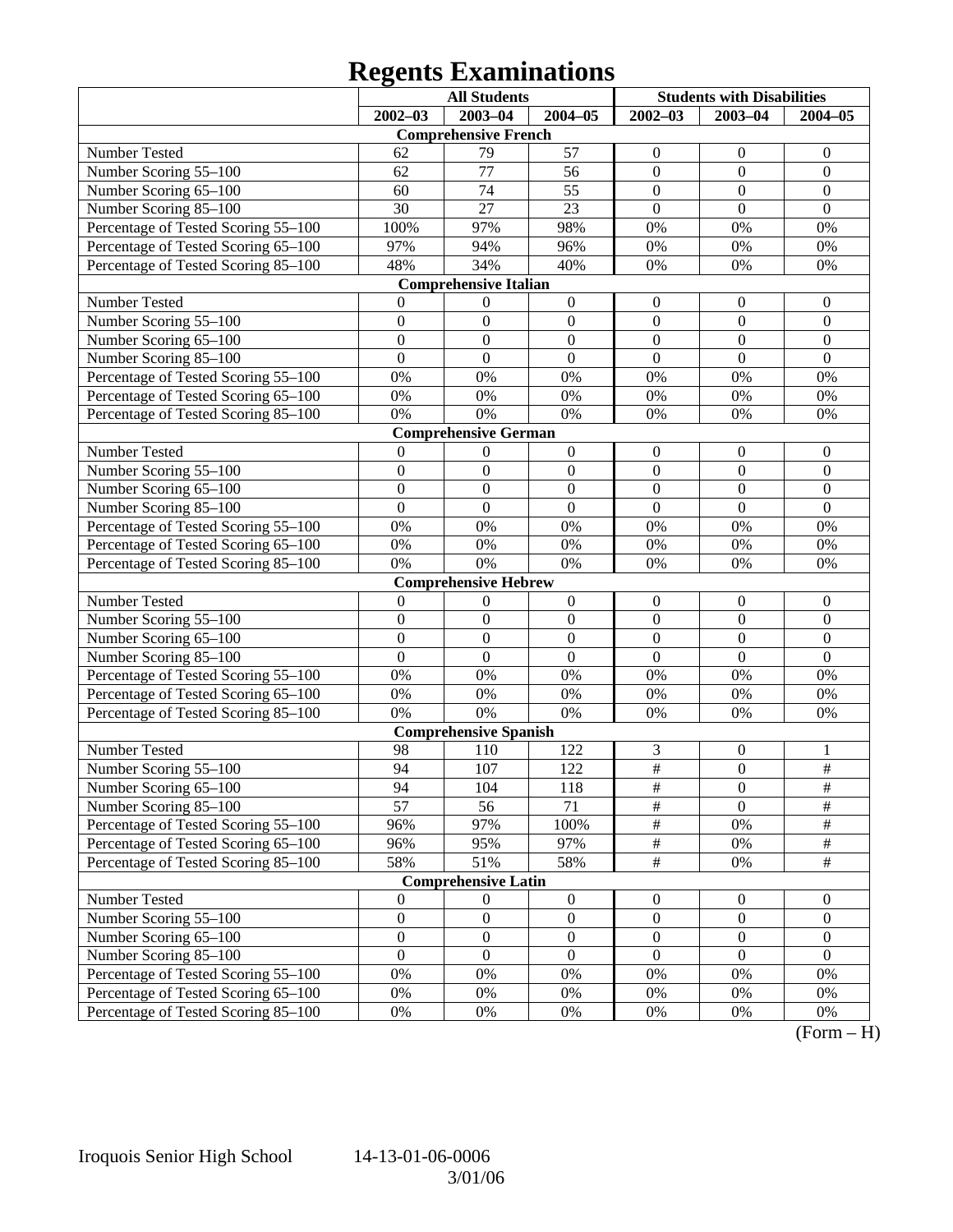## **New York State Alternate Assessments (NYSAA) 2004–05**

|                              | <b>Count of Students</b> |                        |                |         |         |         |  |  |  |  |  |
|------------------------------|--------------------------|------------------------|----------------|---------|---------|---------|--|--|--|--|--|
| <b>Test</b>                  | <b>Tested</b>            | <b>Not Tested</b>      | <b>Level 1</b> | Level 2 | Level 3 | Level 4 |  |  |  |  |  |
| <b>Elementary Level</b>      |                          |                        |                |         |         |         |  |  |  |  |  |
| <b>Social Studies</b>        |                          |                        | 0              |         |         |         |  |  |  |  |  |
| <b>Middle Level</b>          |                          |                        |                |         |         |         |  |  |  |  |  |
| <b>Social Studies</b>        |                          |                        | 0              |         |         |         |  |  |  |  |  |
|                              |                          | <b>Secondary Level</b> |                |         |         |         |  |  |  |  |  |
| <b>English Language Arts</b> |                          |                        | #              | #       | #       | #       |  |  |  |  |  |
| <b>Social Studies</b>        |                          |                        | #              | #       | #       | #       |  |  |  |  |  |
| Mathematics                  |                          |                        | #              | #       | #       | #       |  |  |  |  |  |
| Science                      |                          |                        | #              | #       | #       | #       |  |  |  |  |  |

## **2001 Cohort Performance on Regents Examinations after Four Years**

|                              | <b>General-Education Students</b>  |                                     |                |                                    | <b>Students with Disabilities</b>    |                | <b>All Students</b>                |                                      |                |
|------------------------------|------------------------------------|-------------------------------------|----------------|------------------------------------|--------------------------------------|----------------|------------------------------------|--------------------------------------|----------------|
|                              | Global<br><b>History</b><br>& Geo. | U.S.<br><b>History</b><br>$&$ Gov't | <b>Science</b> | Global<br><b>History</b><br>& Geo. | U.S.<br><b>History</b><br>$\&$ Gov't | <b>Science</b> | Global<br><b>History</b><br>& Geo. | U.S.<br><b>History</b><br>$\&$ Gov't | <b>Science</b> |
| <b>Cohort Enrollment</b>     | 232                                | 232                                 | 232            | 29                                 | 29                                   | 29             | 261                                | 261                                  | 261            |
| Number Scoring 55–64         |                                    | 6                                   | ◠              |                                    |                                      |                |                                    |                                      |                |
| Number Scoring 65-84         | 130                                | 112                                 | 108            | 14                                 | 10                                   | 19             | 144                                | 122                                  | 127            |
| Number Scoring 85-100        | 92                                 | 108                                 | 120            |                                    |                                      | 4              | 93                                 | 113                                  | 124            |
| <b>Approved Alternatives</b> |                                    |                                     | 0              |                                    |                                      |                |                                    |                                      |                |

 $\overline{(Form - J)}$